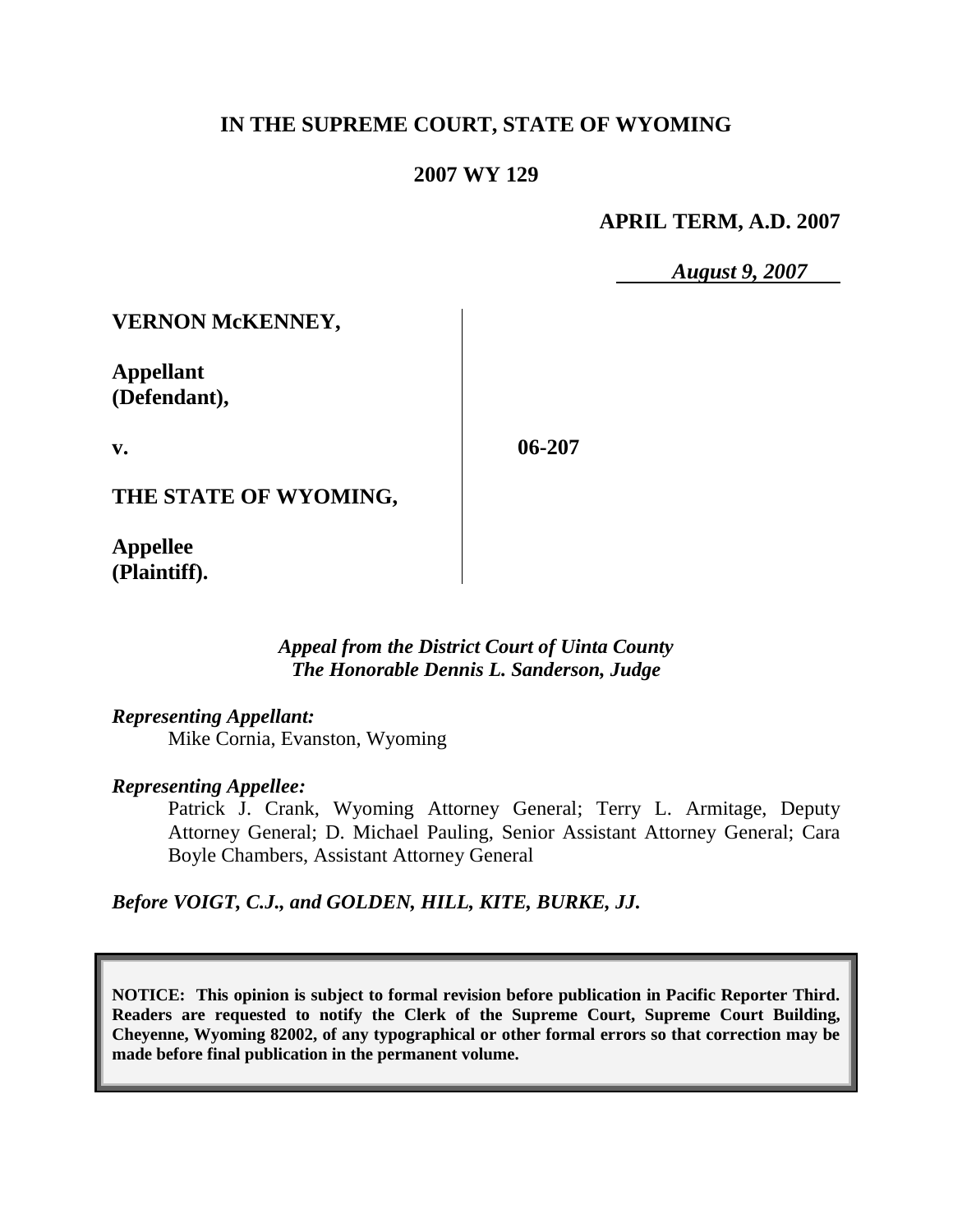**GOLDEN**, Justice.

[¶1] Appellant Vernon McKenney entered a conditional guilty plea to the charge of possessing a controlled substance with intent to deliver, a felony. He reserved the right to appeal the district court's denial of his motion to suppress the marijuana seized during a search of his vehicle following a traffic stop. Finding that the search was proper, we affirm.

# **STATEMENT OF THE ISSUES**

[¶2] McKenney presents the following issues for our review:

I. Does the smell of raw marijuana alone create probable cause to search a vehicle[?]

II. Was the trial court"s finding that a traffic stop on I-80 at night creates and [sic] "exigency" sufficient to justify a warrantless search error[?]

### **FACTS**

[¶3] On March 7, 2006, Uinta County Deputy Sheriff Thomas Clark and his drug detection dog were participating in drug interdiction efforts on Interstate 80 east of Evanston, Wyoming. Around 8:30 p.m., Deputy Clark encountered McKenney"s vehicle, a Subaru Outback bearing South Dakota license plates. A check on the license plate number indicated the plates were registered to a 1968 Oldsmobile. Believing the Subaru was displaying improper plates, Deputy Clark initiated a traffic stop.

[¶4] As Deputy Clark was attempting to obtain McKenney"s driver"s license, vehicle registration, and proof of insurance, he detected a strong odor of "fresh, unsmoked, raw marijuana" emanating from the Subaru. After another failed attempt to match the license plates to the Subaru, Deputy Clark asked McKenney to step out of the vehicle and stand by its rear bumper. About that time, Deputy Shane Roitz arrived at the scene. Deputy Roitz confirmed the smell of marijuana in McKenney"s vehicle. Deputy Clark informed McKenney that both he and Deputy Roitz detected the odor of marijuana in the Subaru and, consequently, he had probable cause to search the vehicle. The ensuing search resulted in the discovery of 32 pounds of marijuana.

[¶5] McKenney was arrested and charged with one count of possession of a controlled substance with intent to deliver, a felony, in violation of Wyo. Stat. Ann. § 35-7- 1031(a)(ii) (LexisNexis 2007). McKenney sought to suppress the marijuana evidence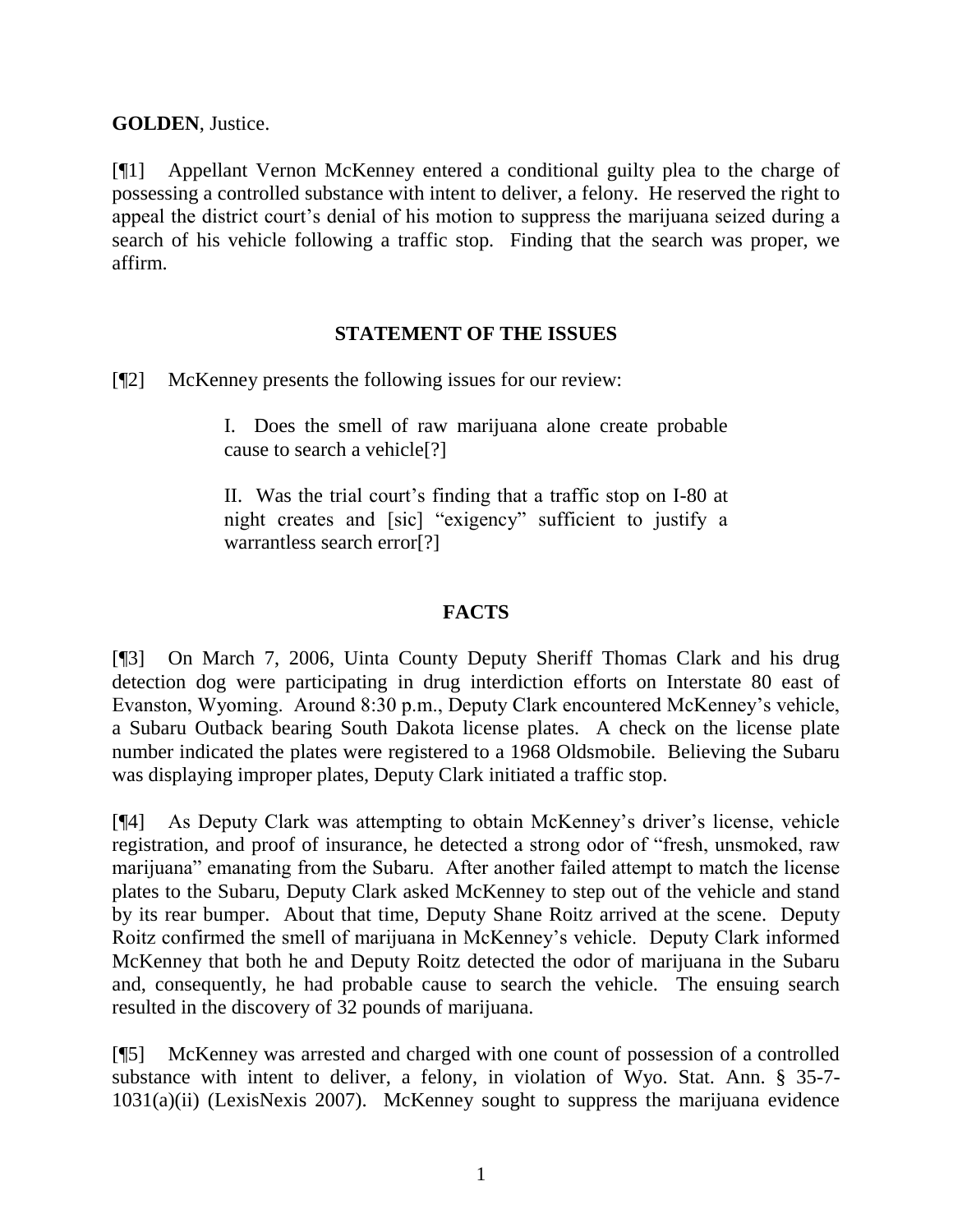under both the Fourth Amendment to the United States Constitution and Art. 1, § 4 of the Wyoming Constitution, claiming among other things (1) the odor of raw marijuana did not provide probable cause for the search and (2) the search was per se unreasonable because it was conducted in the absence of exigent circumstances. After a hearing, the district court denied McKenney"s motion to suppress. Thereafter, McKenney entered a conditional guilty plea to the charge, reserving the right to challenge the denial of his suppression motion, and was sentenced to 30 to 72 months imprisonment. This appeal followed.

#### **STANDARD OF REVIEW**

[¶6] The standard employed by this Court for reviewing a district court"s suppression ruling is well known:

> When reviewing a district court's decision on a motion to suppress evidence, we defer to the court"s findings on factual issues unless they are clearly erroneous. *Campbell v. State*, 2004 WY 106, ¶ 9, 97 P.3d 781, 784 (Wyo. 2004). We view the evidence in the light most favorable to the district court"s decision because it is in the best position to assess the witnesses' credibility, weigh the evidence and make the necessary inferences, deductions and conclusions. *Id*. The constitutionality of a particular search or seizure, however, is a question of law that we review *de novo*. *Id*.

*Hembree v. State*, 2006 WY 127, ¶ 7, 143 P.3d 905, 907 (Wyo. 2006). *See also Custer v. State*, 2006 WY 72, ¶ 9, 135 P.3d 620, 623 (Wyo. 2006); *Gompf v. State*, 2005 WY 112, ¶ 14, 120 P.3d 980, 984-85 (Wyo. 2005); *Lindsay v. State*, 2005 WY 34, ¶ 12, 108 P.3d 852, 855 (Wyo. 2005).

#### **DISCUSSION**

#### *Probable Cause*

[¶7] McKenney faults the district court"s determination that probable cause existed justifying the search of his vehicle. McKenney contends the odor of raw marijuana, standing alone, was insufficient to create probable cause to believe marijuana was currently present in his vehicle.

[¶8] Probable cause justifying a search of a vehicle is established if, under the totality of the circumstances, there is a fair probability that the car contains contraband or evidence of a crime. *Vassar v. State*, 2004 WY 125, ¶ 21, 99 P.3d 987, 996 (Wyo. 2004)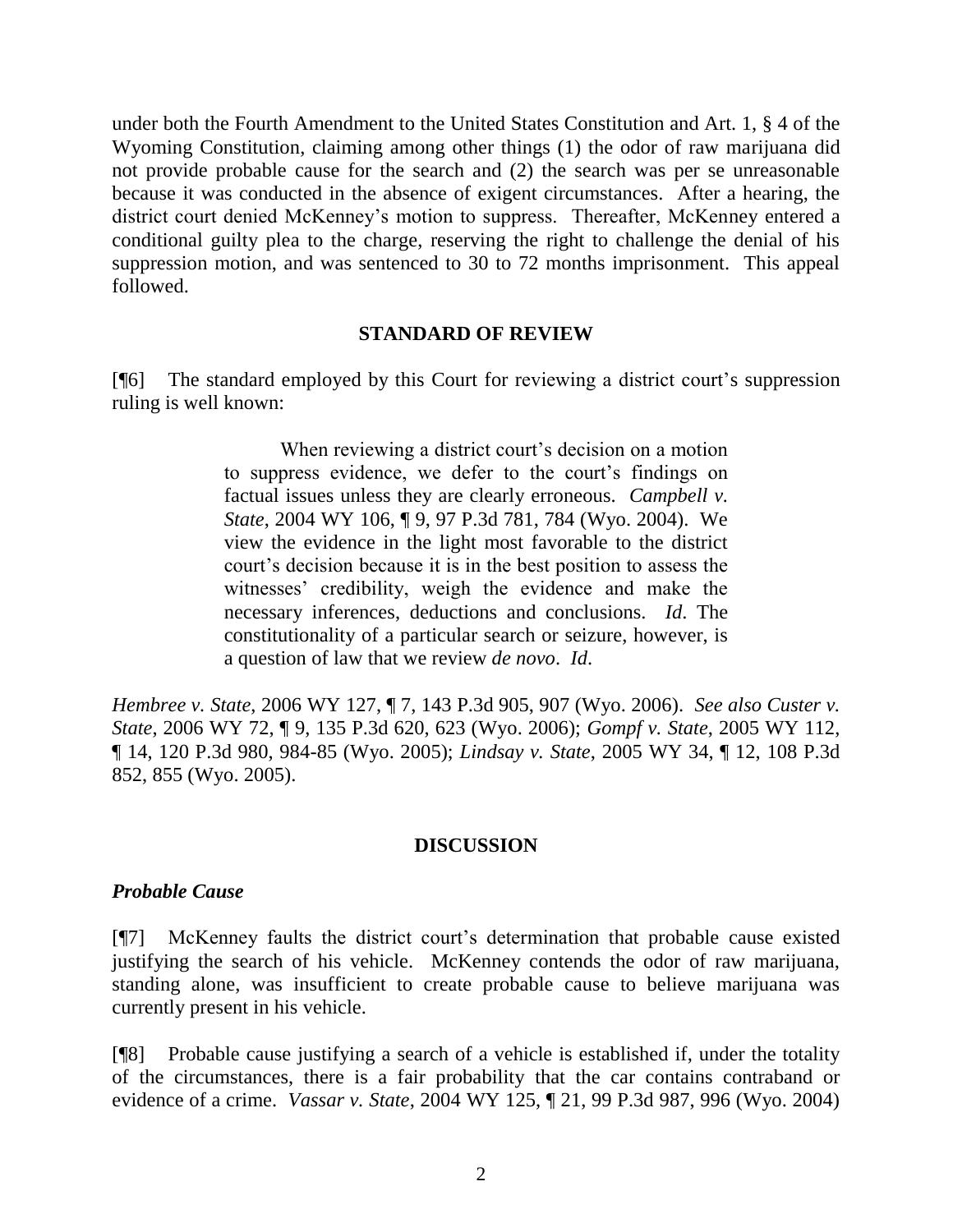(citing *United States v. Downs*, 151 F.3d 1301, 1303 (10<sup>th</sup> Cir. 1998)); *Gilkison v. State*, 404 P.2d 755, 757-58 (Wyo. 1965). The facts and circumstances supporting a determination of probable cause "need not rise to the level of proof of guilt, nor even to the level of prima facie evidence of guilt." *Jandro v. State*, 781 P.2d 512, 518 (Wyo. 1989).

[¶9] This Court has accepted that an odor, standing alone, can supply probable cause. *Rideout v. State*, 2005 WY 141, ¶ 17, 122 P.3d 201, 205-06 (Wyo. 2005). We see no reason to afford less weight to one"s use of the sense of smell than to other senses when looking to probabilities. Indeed, the United States Supreme Court points out that an odor sufficiently distinctive to identify a forbidden substance might be evidence of the most persuasive character. *Johnson v. United States*, 333 U.S. 10, 13, 68 S.Ct. 367, 368-69, 92 L.Ed. 436 (1948).

[¶10] McKenney suggests the odor of raw marijuana is not distinctive enough to establish probable cause. We disagree. As stated by LaFave, it is "generally accepted that the smell of marijuana in its raw form or when burning is sufficiently distinctive to come within the rule of the *Johnson* case. Consequently, the courts have found probable cause to search when the distinctive odor of marijuana is emanating from a particular place." 2 Wayne R. LaFave, *Search and Seizure* § 3.6(b), at 310-11 (4<sup>th</sup> ed. 2004). *See generally* Donald M. Zupanec, M.A., J.D., Annotation, *Odor of Narcotics as Providing Probable Cause for Warrantless Search*, 5 A.L.R.4th 681 (1981).

[¶11] In the instant case, although Deputy Clark could not explicitly describe the smell of raw marijuana, he testified marijuana has a distinctive smell that cannot be compared to any other. Deputy Clark testified he identified the smell emanating from McKenney"s vehicle as "fresh, unsmoked, raw marijuana" from his experience and training in law enforcement with raw marijuana, particularly his extensive drug interdiction training and his training working with drug dogs. While this alone would be enough to establish probable cause to search the vehicle, Deputy Clark"s identification of the smell as marijuana was confirmed by Deputy Roitz. The olfactory perception of two trained law enforcement officers is certainly enough to establish a "fair probability that the car contains contraband or evidence of a crime." Under the circumstances, we find probable cause did exist to support a search of McKenney"s automobile.

# *Exigent Circumstances*

[¶12] McKenney questions whether the district court correctly found that the circumstances of the stop constituted exigent circumstances supporting the search of his automobile. His issue, however, is based on an incorrect premise. Although the district court ruled that exigent circumstances were required along with probable cause, no such requirement exists. The search was conducted pursuant to the automobile exception to